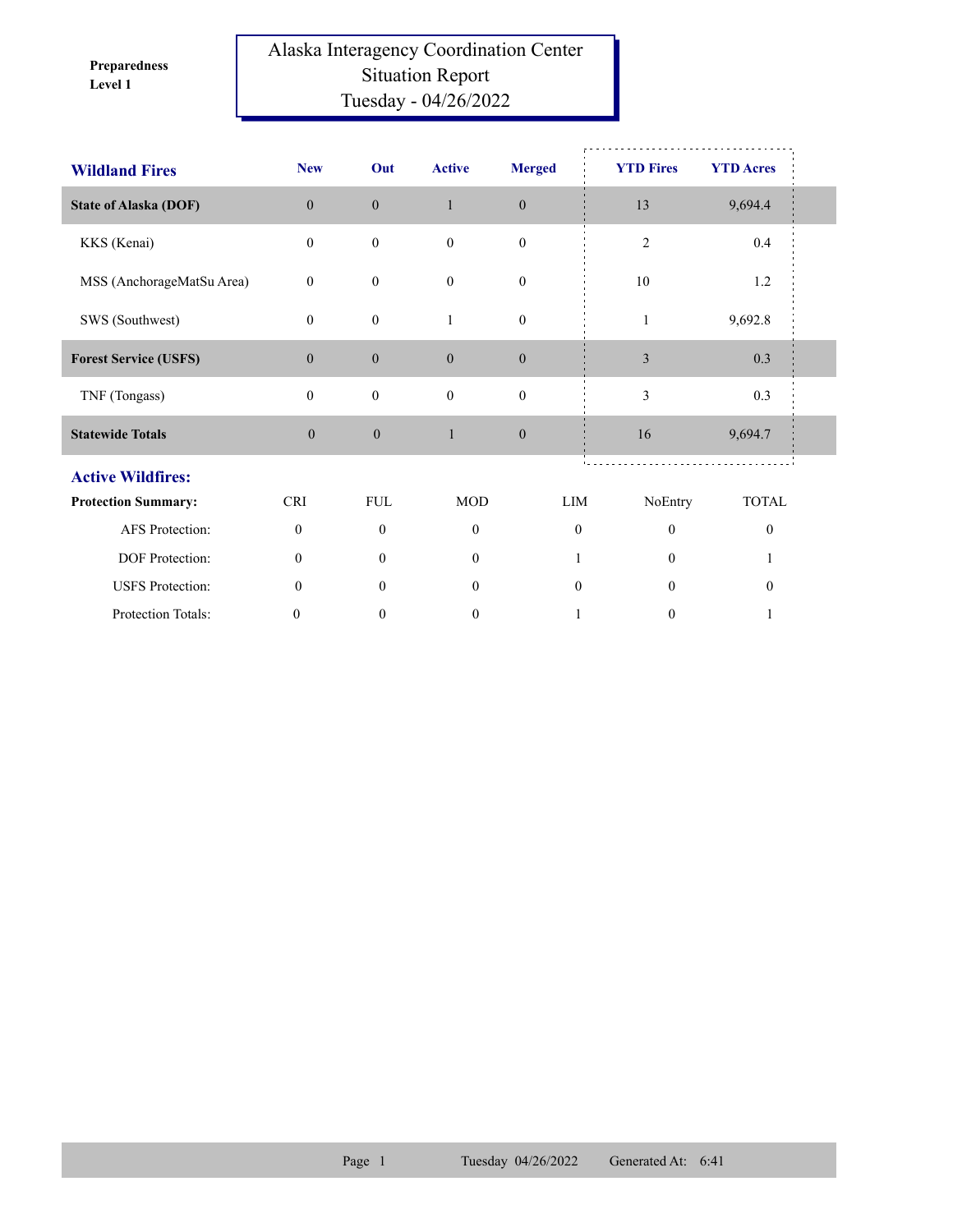## **Active Fires Status Summary**

|                         | Staffed           |                     | Unstaffed       |                     |  |  |
|-------------------------|-------------------|---------------------|-----------------|---------------------|--|--|
|                         | Contained $(S/C)$ | Uncontained $(S/U)$ | Contained (U/C) | Uncontained $(U/U)$ |  |  |
| AFS Protection:         |                   |                     |                 |                     |  |  |
| <b>DOF</b> Protection:  |                   |                     |                 |                     |  |  |
| <b>USFS</b> Protection: |                   |                     |                 |                     |  |  |
| Status Totals:          |                   |                     |                 |                     |  |  |

| <b>Active Fires Acreage Summary</b> |                             |                |  |
|-------------------------------------|-----------------------------|----------------|--|
|                                     | Acres                       | Acreage Change |  |
| Monitor                             | 9,692.8                     | 0.0            |  |
| 3 Prescribed                        | 16.0                        |                |  |
| 4 Fires                             | <b>Total Acres: 9,708.8</b> |                |  |

## **Prescribed Fires**

|                                 | <b>YTD</b> Fires | <b>YTD</b> Acres | New | Active | Out Yesterday |
|---------------------------------|------------------|------------------|-----|--------|---------------|
| Military                        |                  | 1.0              |     |        |               |
| National Park Service           |                  | 1.0              |     |        |               |
| State of Alaska                 |                  | 5.1              |     |        |               |
| U.S. Forest Service             |                  | 14.0             |     |        |               |
| <b>Fuels Management Totals:</b> |                  | 21.1             |     |        |               |

## **Cause Summary For All Fires (Includes Merged Fires But Not Prescribed Fires)**

|        | Human: 14       | 1.8 Acres     |
|--------|-----------------|---------------|
|        | Undetermined: 2 | 9,692.9 Acres |
| Total: | 16              | 9.694.7 Acres |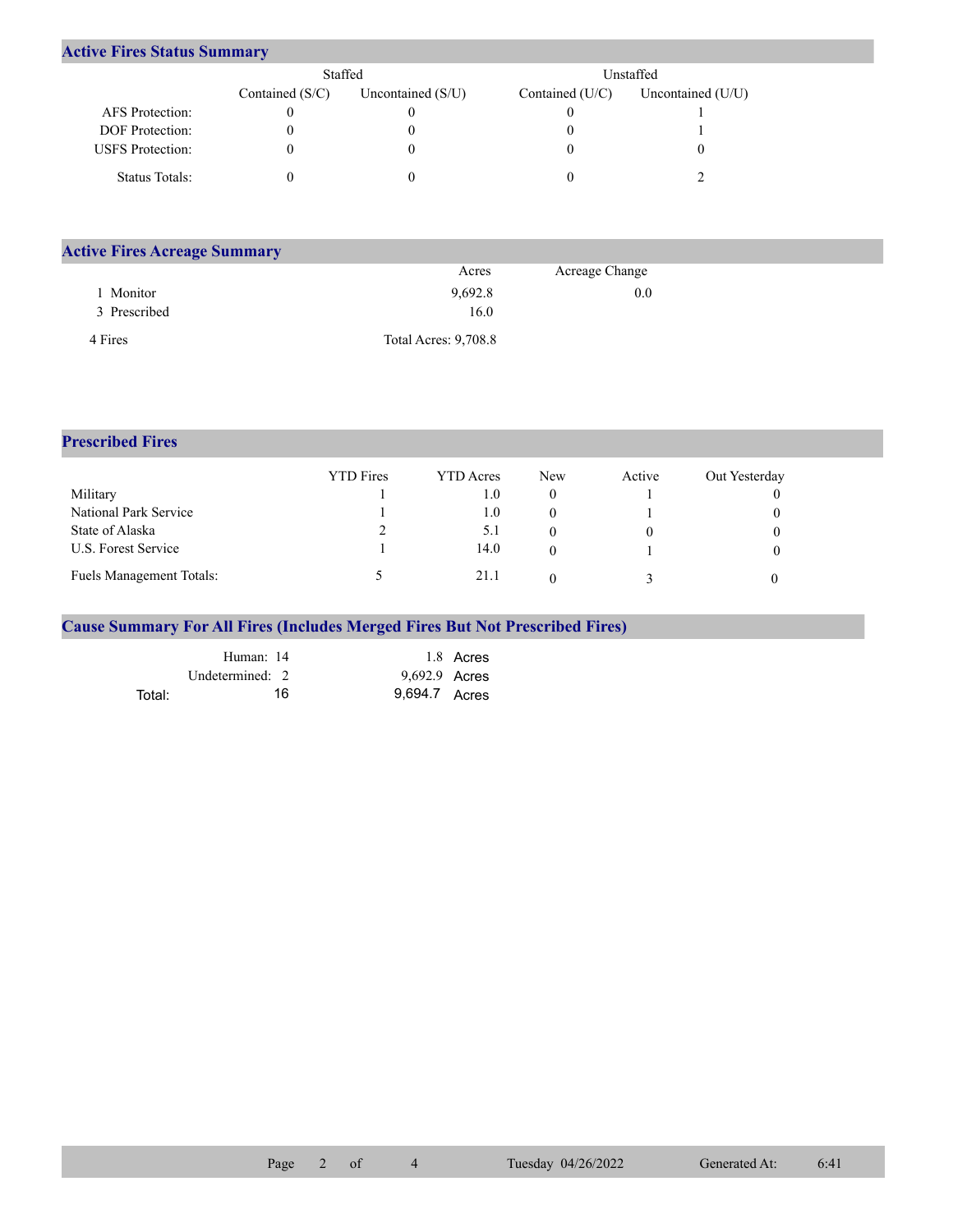**These fires are currently in monitor status. Monitoring schedules are based on defined timeframes, but are dependent on available resources, and weather conditions. When monitoring occurs, information will be updated.**

| Last Report: 04/23 |                       |             |                                            |                |        | No Acreage Change Since 04/22 |
|--------------------|-----------------------|-------------|--------------------------------------------|----------------|--------|-------------------------------|
| PKS1               | Lat: $60\,32.1500$    | Status: U/U |                                            | Acres: 9,692.8 |        | Option: Limited               |
| 204012             | Lon: $160\,54.7500$   |             | Start Date: $04/16$                        |                |        | Area: SWS                     |
| <b>PNPKS1</b>      | Owner: USFWS          | Unit:       | AKYDR-Yukon Delta National Wildlife Refuge |                |        |                               |
| 012                | Name: <b>Kwethluk</b> |             |                                            |                | Cause: | Undetermined                  |